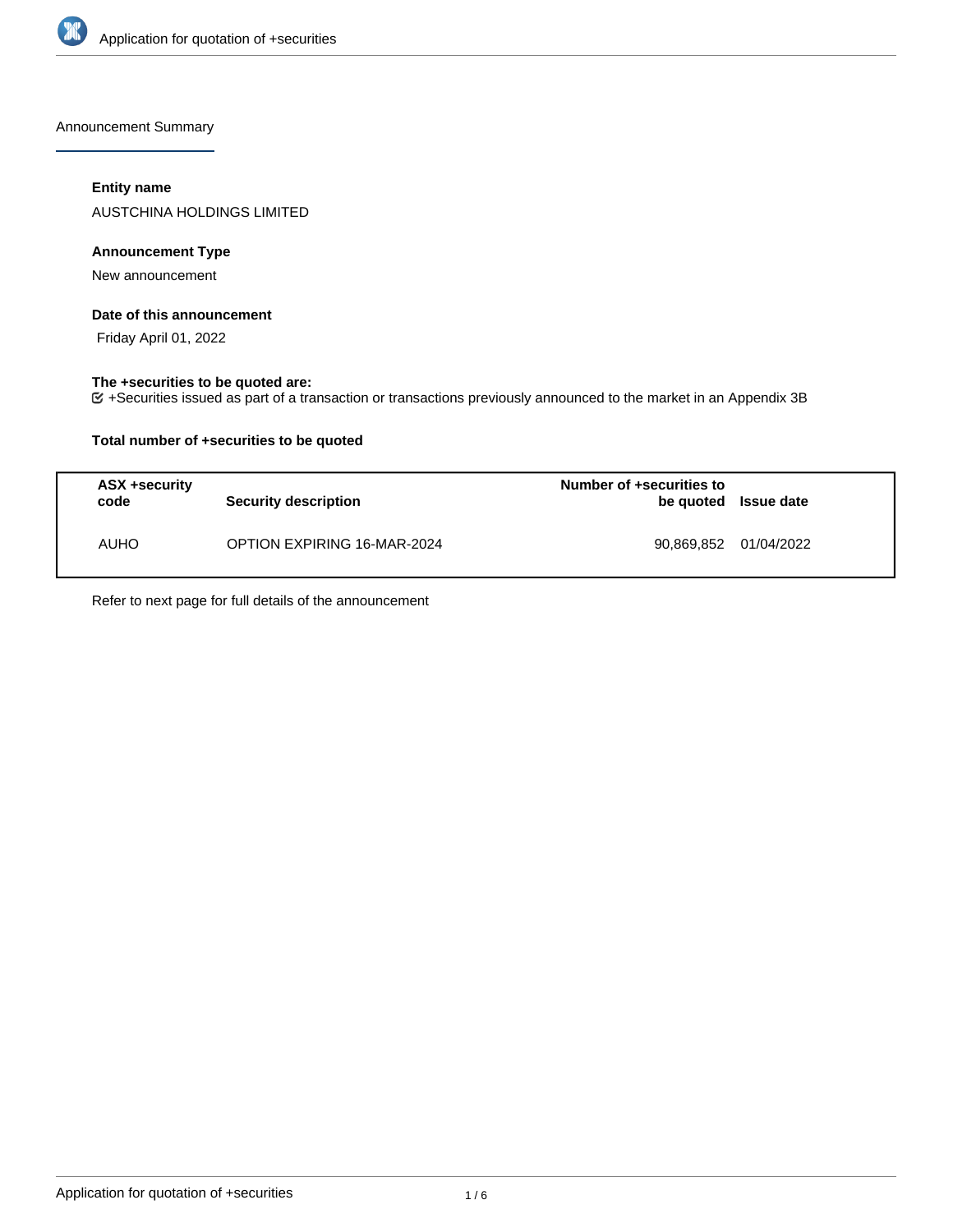

Part 1 - Entity and announcement details

## **1.1 Name of entity**

AUSTCHINA HOLDINGS LIMITED

We (the entity named above) apply for +quotation of the following +securities and agree to the matters set out in Appendix 2A of the ASX Listing Rules.

**1.2 Registered number type** ACN

**Registration number** 075877075

**1.3 ASX issuer code** AUH

**1.4 The announcement is**

New announcement

#### **1.5 Date of this announcement**

1/4/2022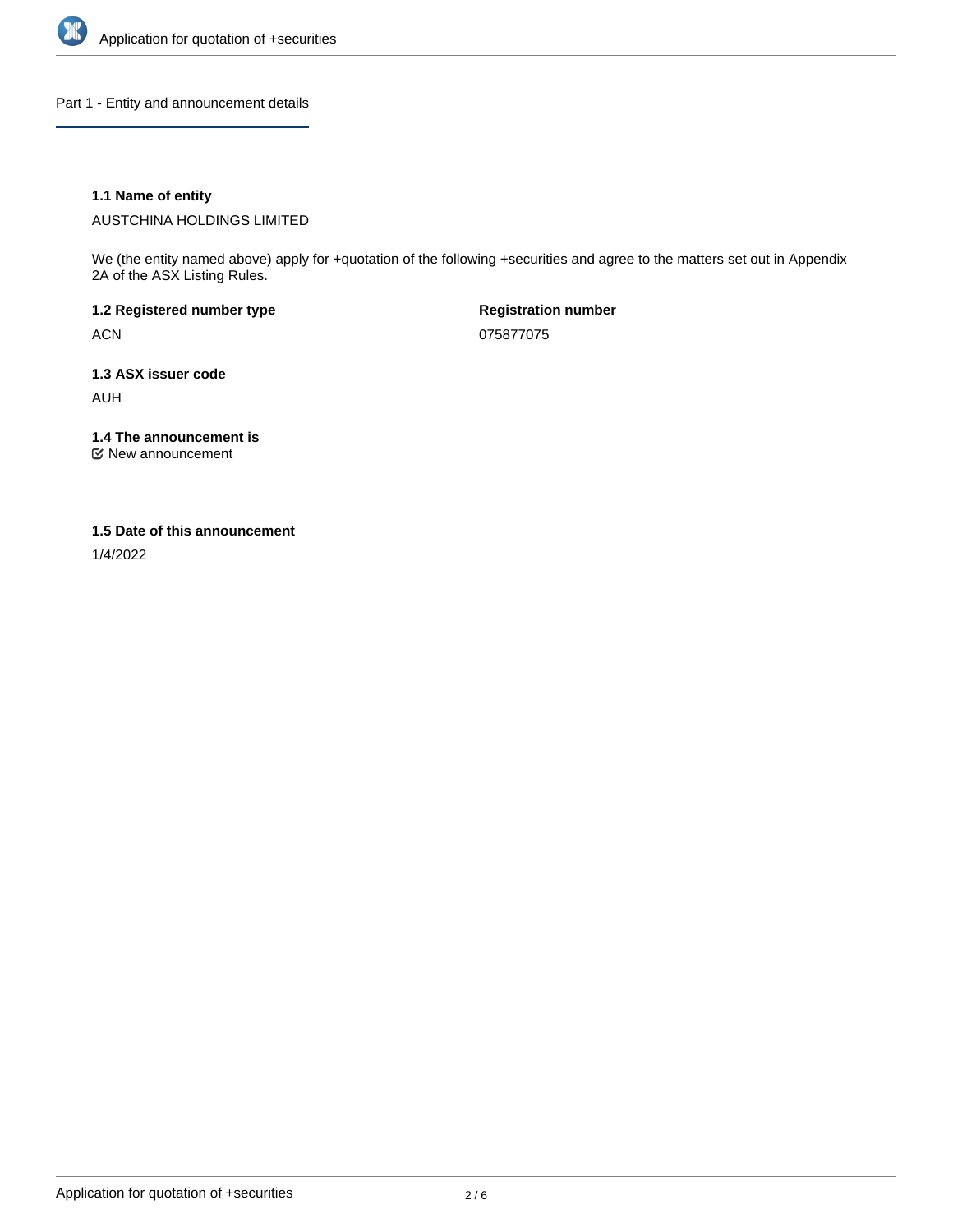

# Part 2 - Type of Issue

## **2.1 The +securities to be quoted are:**

+Securities issued as part of a transaction or transactions previously announced to the market in an Appendix 3B

#### **Previous Appendix 3B details:**

| <b>Announcement Date and</b><br>Time | <b>Announcement Title</b>                   | Selected Appendix 3B to submit quotation<br>reauest |  |
|--------------------------------------|---------------------------------------------|-----------------------------------------------------|--|
| 16-Mar-2022 09:38                    | New - Proposed issue of securities -<br>AUH | A placement or other type of issue                  |  |

**2.3a.2 Are there any further issues of +securities yet to take place to complete the transaction(s) referred to in the Appendix 3B?** No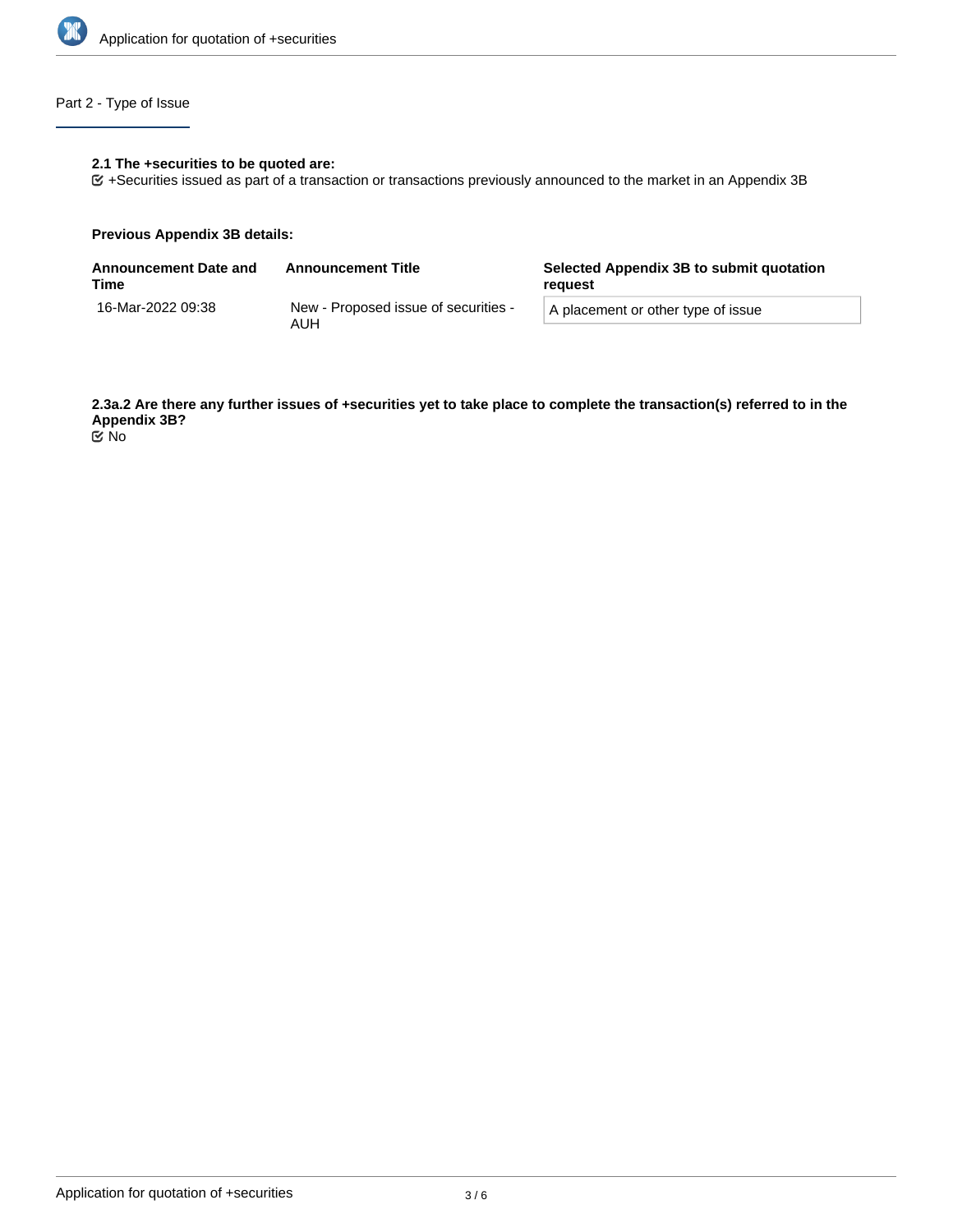

Part 3A - number and type of +securities to be quoted where issue has previously been notified to ASX in an Appendix 3B

#### Placement Details

# **ASX +security code and description**

AUHO : OPTION EXPIRING 16-MAR-2024

### **Issue date**

1/4/2022

# Distribution Schedule

**Provide a distribution schedule for the new +securities according to the categories set out in the left hand column including the number of recipients and the total percentage of the new +securities held by the recipients in each category.**

| Number of +securities held | <b>Number of holders</b> | Total percentage of +securities held<br>For example, to enter a value of 50%<br>please input as 50.00 |
|----------------------------|--------------------------|-------------------------------------------------------------------------------------------------------|
| $1 - 1,000$                | 0                        | 0.00%                                                                                                 |
| $1,001 - 5,000$            | 0                        | 0.00%                                                                                                 |
| $5,001 - 10,000$           | 0                        | 0.00%                                                                                                 |
| 10,001 - 100,000           | 17                       | 1.16 %                                                                                                |
| 100,001 and over           | 52                       | 98.84 %                                                                                               |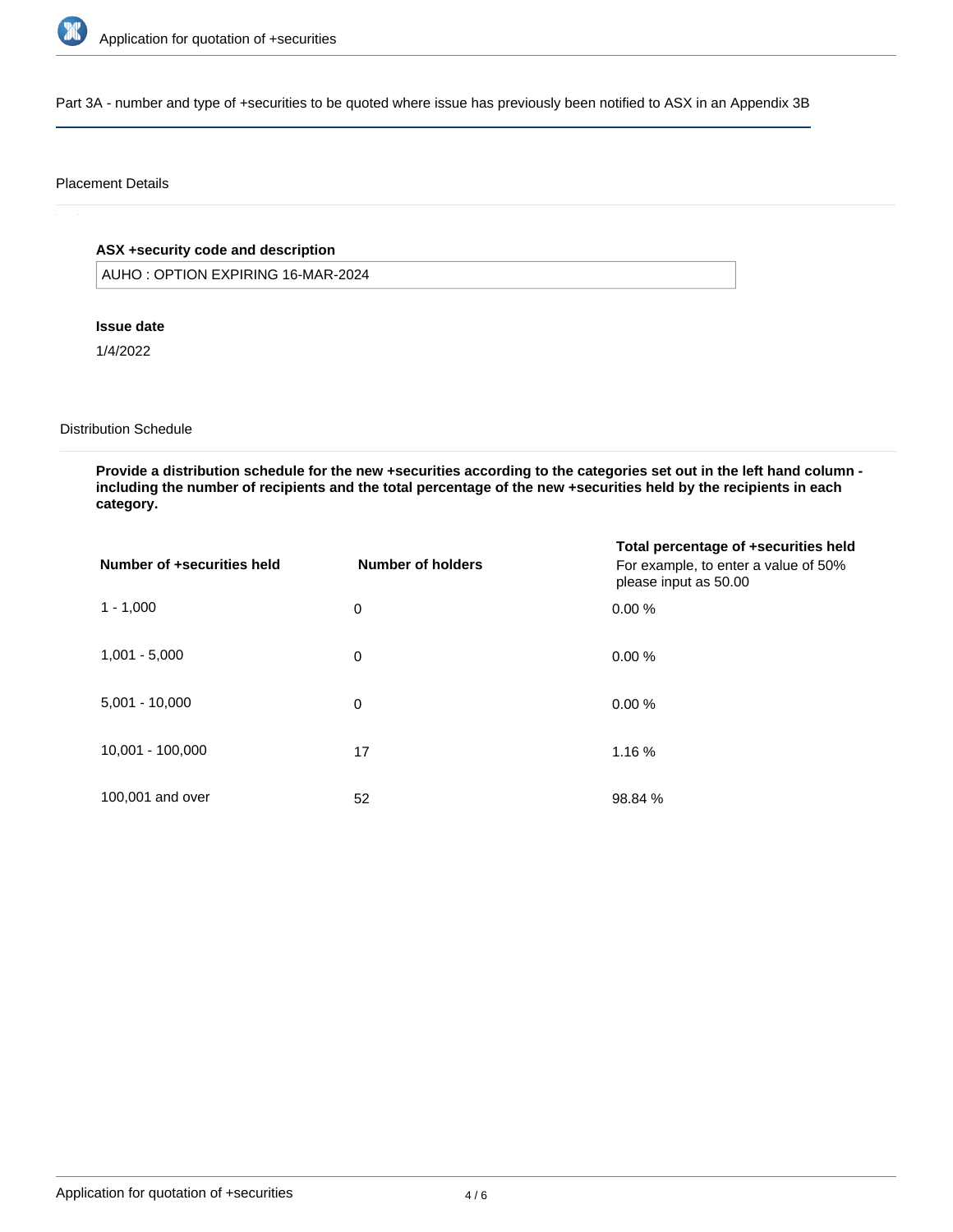

Issue details

## **Number of +securities to be quoted**

90,869,852

#### **Are the +securities being issued for a cash consideration?**

No

# **Please describe the consideration being provided for the +securities**

Free attaching option relating to the placement announced on 16 March 2022.

## **Please provide an estimate (in AUD) of the value of the consideration being provided per +security for the +securities to be quoted**

0.000010

# **Any other information the entity wishes to provide about the +securities to be quoted**